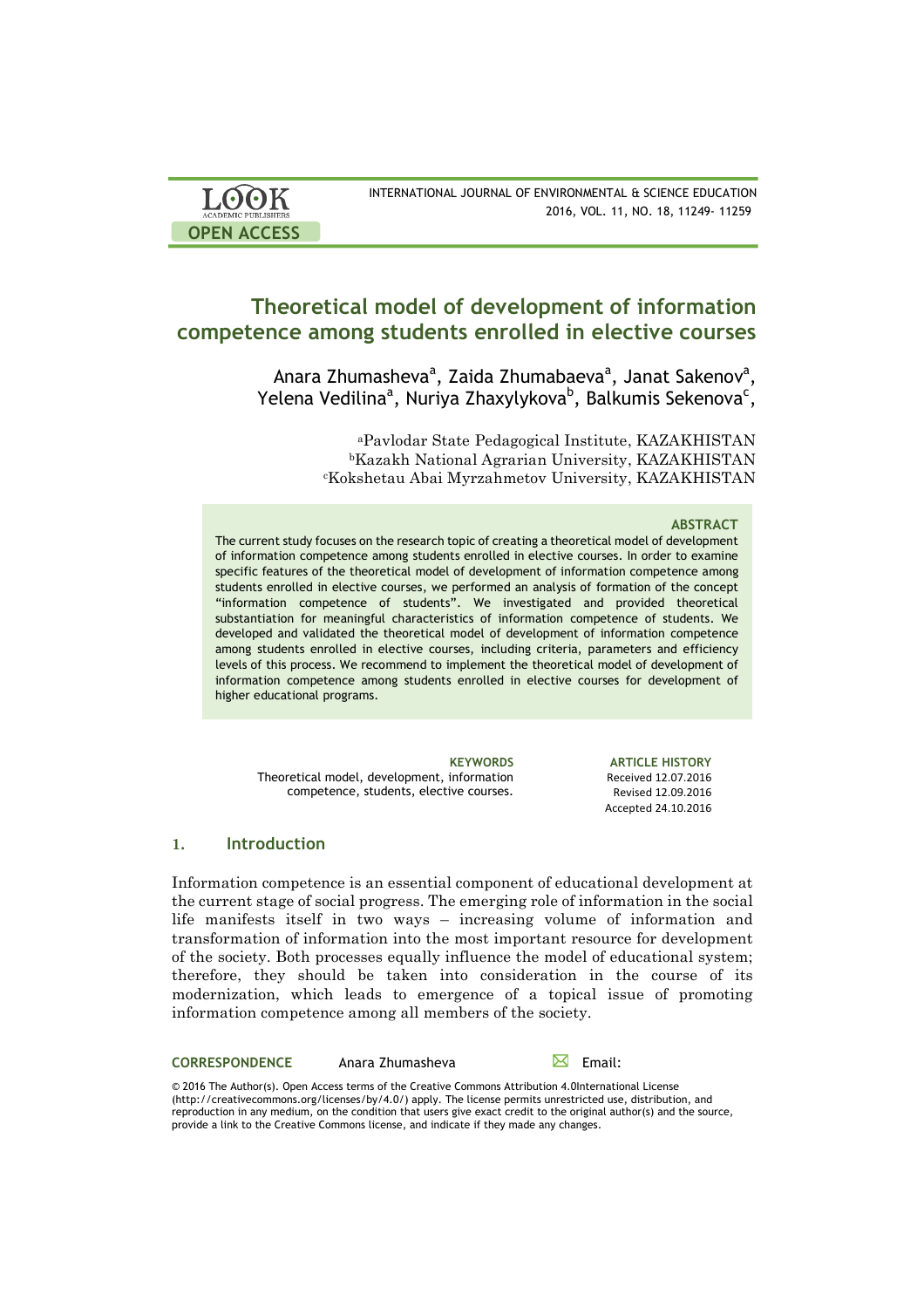AL.

One of the trends in modernization of education is prioritizing the competence approach. The competence phenomenon is discussed in the following studies: Albekova *et al.* (2014), Asenova *et al.* (2013), Berkimbaev *et al.* (2013), Gifford (1994), Brown-Rice, & Furr (2013), Fernandez *et al.* (2012), Hutchinson (1994), Sundburg (2001), White (1959), and others. These researchers consider the competence approach to be an approach focused on the results of education that are interpreted as an ability of a person to act in various problematic situations, rather than as total amount of acquired knowledge. Moreover, the results of education are admitted to be valuable beyond the educational system; therefore, such approach allows to adjust education to the demands of labor market, to satisfy the need of employers for training of informationally competent specialists.

According to the studies of Berkimbaev *et al.* (2012), Chown (1994), Kramsch (2006), Day (1994), Johnson *et al.* (2012), Kerimbaeva (2012), Niyazova *et al.* (2013), Oreck (2004), Otepova, & Ilyassova (2014), Sakenov *et al.* (2012), the major characteristics of the competence approach include:

– broad practical orientation with an emphasis on training for the activity, including both professional skills and techniques and more widely applicable ones, such as social personal skills, developed in the context of professional training;

– systemic and integrative approach, focused on systemic development of the expected results of training over the whole educational program and individual courses, their integrity, aimed at the major goal – development of a competent person;

– comprehensiveness, i.e., development of the expected results of training together with the achievement criteria, control techniques, and essential conditions for enabling the students to accomplish the expected training results;

– consistency with an emphasis on regular monitoring and adjustment of the training results, processes and means for achieving these results in order to improve the educational program;

– thorough consideration of values and demands of students, state, and society;

– disclosure with an emphasis on transparence and clarity of goals of the educational program, involvement of the parties in development and adjustment of the program goals, consistency of goals with national and international guidelines.

The competence approach implies the assessment of a student's ability to apply the acquired knowledge to practical tasks. It should be noted that students should be able to process various types of information, using computers and other technical means, to organize their own information activity, to be able to implement new information and communication technologies, etc. We should work toward enabling our young people to both obtain and create new knowledge. These days the most precious knowledge is creative thinking, ability to process knowledge, to produce new solutions, information technologies and innovations. Therefore, the most important task is to develop such qualities of students as proper perception and rapid reaction to new factors, self-sufficiency and promptness in making decisions, willingness to conduct egalitarian communication, ability to quickly adapt to the information society. The major elements of information competence of undergraduate students include informational scope, theoretical knowledge in information technologies, system of knowledge, skills and techniques, concerning search for information, its analysis and implication, practical skills of using contemporary information technologies. Considering the specified elements, we believe that information

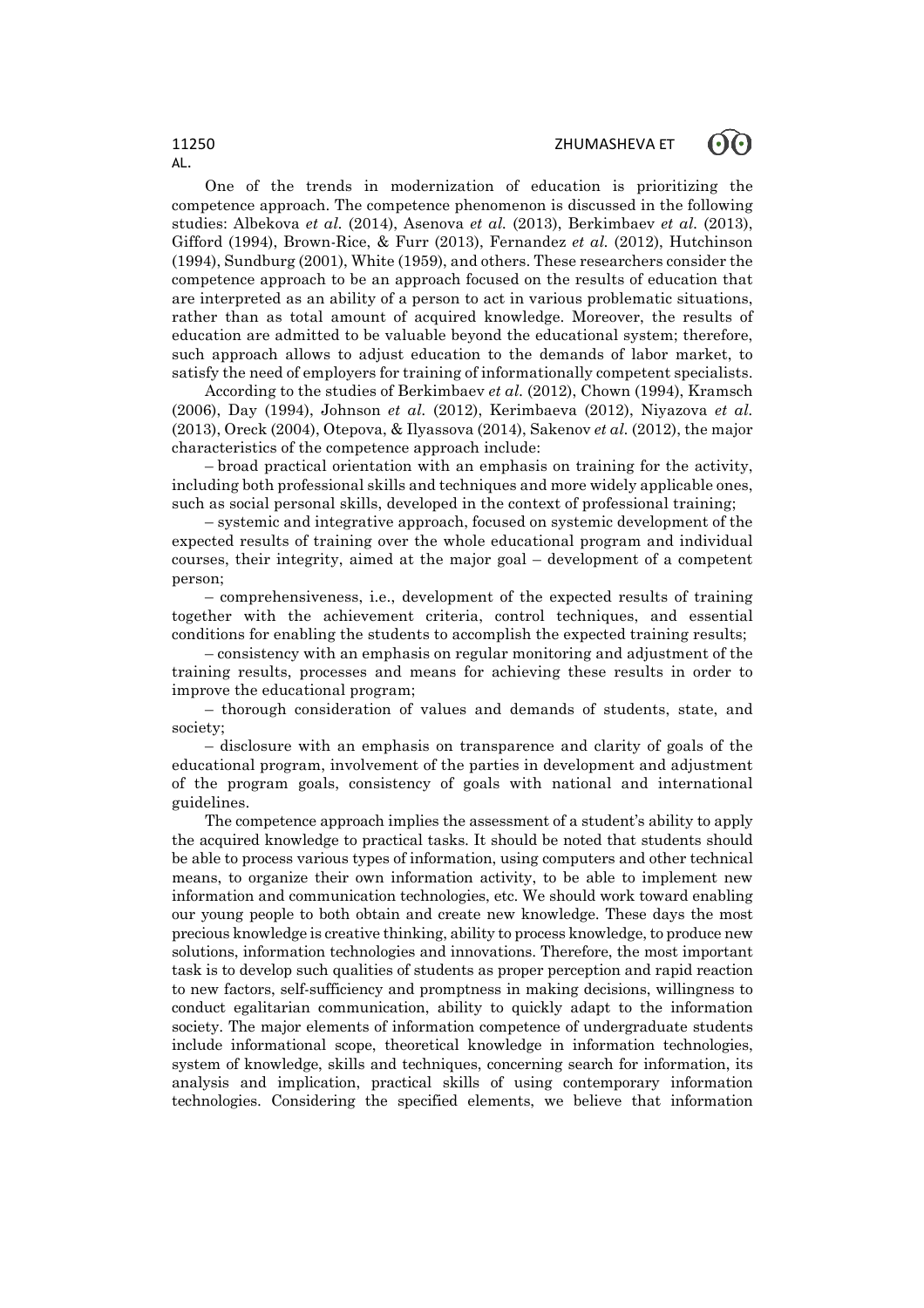### 60 INTERNATIONAL JOURNAL OF ENVIRONMENTAL & SCIENCE EDUCATION 11251

competence of undergraduate students is the most important component of general professional competence among students, being an integrated, dynamic evolution of personality, marked by rational style in information activities, related to mastering new information technologies, and capable of creative performance within the educational system. The other side of the research topic of development of information competence among undergraduate students is its connection with the elective courses. Elective courses are the courses that students are free to choose in order to satisfy their professional interest. In spite of a comprehensive range of studies (Asenova *et al.*, 2013; Kul'kov, 2013; Murzalinova, & Koleva, 2012; Henner, 2004; Utegenov *et al.*, 2014), which are, undoubtedly, of great theoretical and practical value, one should note that development of information competence in higher educational institutions is an issue, still open for theoretical conceptualization and experimental studies. The list of unsolved questions includes the issues of pedagogic components of information competence among students, specific features of its development over participation in the elective courses; the issues of creating an effective theoretical model of development of information competence among students enrolled in elective courses also remain topical and need to be elaborated.

The comprehensive analysis of the current state of educative practice allows to reveal the major discrepancy between the emergence of shared information space due to expanding implementation of new information technologies in professional activities, and underexplored issue of development of information competence among students enrolled in elective courses within the system of higher professional education.

Thus, the analysis of the studies by Albekova *et al.* (2014), Asenova *et al.* (2013), Henner (2004), and comprehension of higher education practices allowed us to update the major controversy between the objective need for the development of information competence among students enrolled in elective courses and insufficient degree of scientific development of theoretical basis for development of information competence among students enrolled in elective courses within the system of higher professional education and the relevant model of development of information competence among students enrolled in elective courses.

The problem range of the study was integrated into the research topic, which can be defined as following: what is the content of the theoretical model of development of information competence among students enrolled in elective courses?

The current study was aimed at solving the problem of development of information competence among students enrolled in elective courses.

## **2. Methods**

The methodological basis of the study included:

– a set of systemic, competence, learner- and activity-centered, informational methodological approaches;

– theoretical approaches to creation and development of educational systems and occurring innovative processes;

– methodical approaches to studying professionalism and modelling professional activities.

The theoretical basis of the study generally includes concepts, ideas, conceptions and theories. Philosophical, psychological and pedagogical ideas and conceptions of human essence and nature, social, cultural and historical causation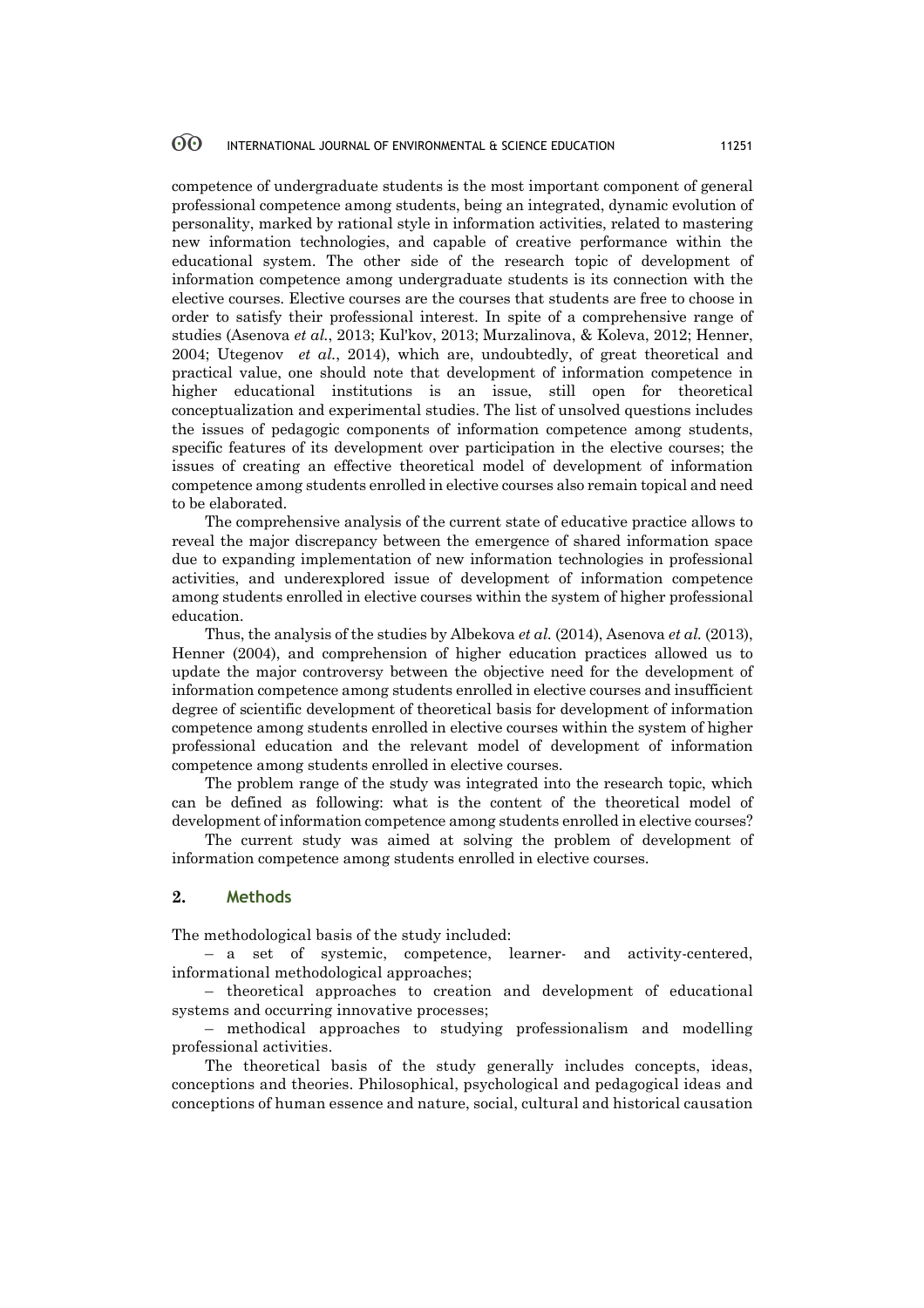

of personality development and its major part in the activity process, general scientific concepts of the central part of education in the social system, conceptions of informatization of society and education comprise fundamental background for our research.

Study methods: in order to solve the defined task of creating a theoretical model of development of information competence among students enrolled in elective courses, we implemented theoretical methods of research, such as studying and analyzing philosophical, informational, pedagogical and psychological literature on the research topic; contrastive and comparative analysis, modelling, scientific forecasting and design; synthesis, comparison, generalization, analysis.

## **3. Results**

Information competence of students as an integrated, dynamic evolution of personality, marked by rational style in information activities, related to mastering new information technologies, and capable of creative performance within the educational system, is closely related to obtaining, processing and transmitting information, turning it into knowledge, using information resources and technologies, activities within the information society.

The issues of development of information competence of students as a personal quality, of shaping the competence of a specialist. The studies of Utegenov *et al.* (2014), Henner (2004), Onalbek *et al.* (2013) and others particularly distinguish information competence of students as a key feature, ensuring almost every type of activities and necessary for professional selffulfillment of a person. Certain authors define information competence of students as a goal of professional training and an essential component of professional competence (Murzalinova, & Koleva, 2012; Kerimbaeva, 2012; Dobrova, 2009 and others).

We believe that information competence of students comprise a basis for conscious choice, formation of opinion, making decisions, and taking informed and responsible actions:

– to reveal and define the unknown;

– to identify and organize information, to provide access to information resources (including search for information and knowledge in cyberspace, in global educational network);

– to assess quality and relevance of certain information, as well as reliability and authenticity of information resources;

– to organize knowledge and information.

Among the researchers in the field of theory and practice of information technology training, the following papers are focused on the issues of development of information competence among students: Murzalinova, & Koleva (2012), Kerimbaeva (2012), Henner (2004) and others. These studies include developing of information competence of students mostly with computer technologies; therefore, information competence of the students is assessed from the perspective of the level of the person's capability to master information technologies.

In the present state of the art of pedagogics many researchers (Berkimbaev *et al.*, 2013; Dobrova, 2009 and others) have controversial definitions of the "information competence of students" concept.

AL.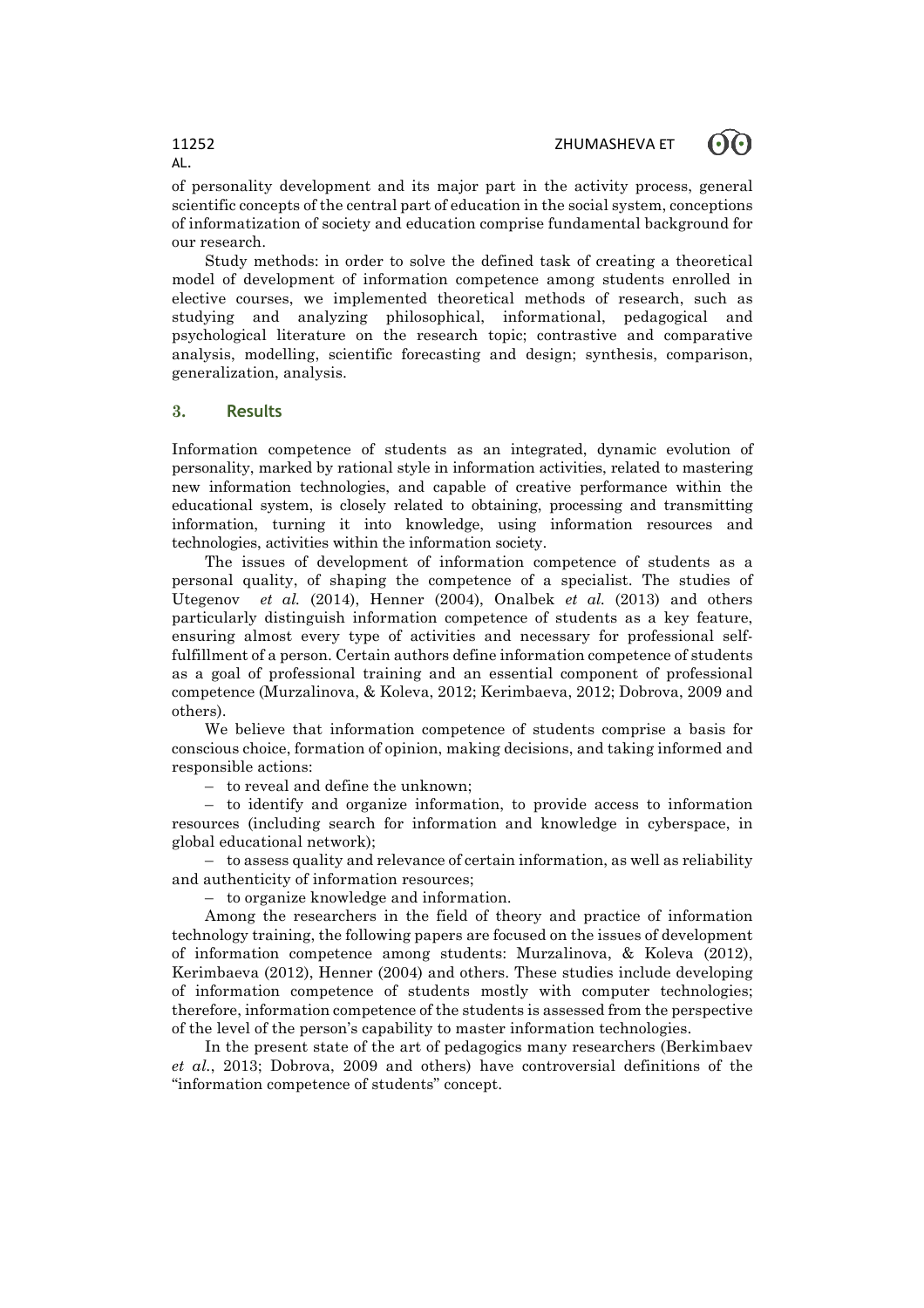### 60 INTERNATIONAL JOURNAL OF ENVIRONMENTAL & SCIENCE EDUCATION 11253

The results of the analysis allowed us to define the attributive features of information competence of students that make it a unique, peculiar, substantive phenomenon:

– skills of unassisted search, analysis and selection of necessary information, ability to organize, transform, preserve and transmit it with real objects and information technologies;

– new literacy, including the skills of active unassisted processing of information by the person, of making fundamentally new decisions in unforeseen situations, using technological means;

– personal ability to search, select, analyze, organize, present and transmit information with no external assistance;

– integrative personal quality – complex formation of knowledge, skills, and abilities of the subject concerning information, information and communication technologies, together with the experience in using them, as well as ability to improve their own knowledge and skills, to make new decisions under changing conditions or in unforeseen situations, using new technological means;

– personal mental state, integrating theoretical knowledge on sources of information and ability to work with information, presented in different forms, and the ability to implement new information technology with no assistance;

– complex personal and psychological formation, based on integration of theoretical knowledge, practical skills, related to innovative technologies, and a certain set of personal qualities;

– professionally valuable quality of mastering the basic skills of working with information;

– set of personal qualities of the subject, enabling them to achieve strong performance in their activities under conditions of rapidly changing informational infrastructure of the company together with global trends in informational behavior of people;

Broadening volume and essence of the concept of information competence of students: from domain trends to ability, from personal quality to personal state, formation within the personality structure; from domain to professional activities – reflects dynamic response of conceptual framework of pedagogics to more and more complex demands of information society.

The controversy lies in the fact that the existing principles of development of information competence among students responds less rapidly to promptly altering conditions of information society, thus narrowing the educational yield to skills of working with information. For instance, key required information competence of students, which defines the target competence, implies the ability to feel familiar with information and knowledge, to search, analyze, select, transform, preserve, interpret and transmit it without external assistance, using real technical objects and information technologies.

Therefore, we will define information competence of students as an integrative personal quality, reflecting the process of selection, assimilation, processing, transformation and generation of information into a specific type of domain-specific knowledge, which promotes formation of experience of information and communication activities; comprehensive actualization of this experience during the learning process motivates readiness and ability of students to transform information into knowledge, with potential self-education, selfimprovement and self-fulfillment of the person in modern information society. The sequence of operations with information can be traced in this definition, allowing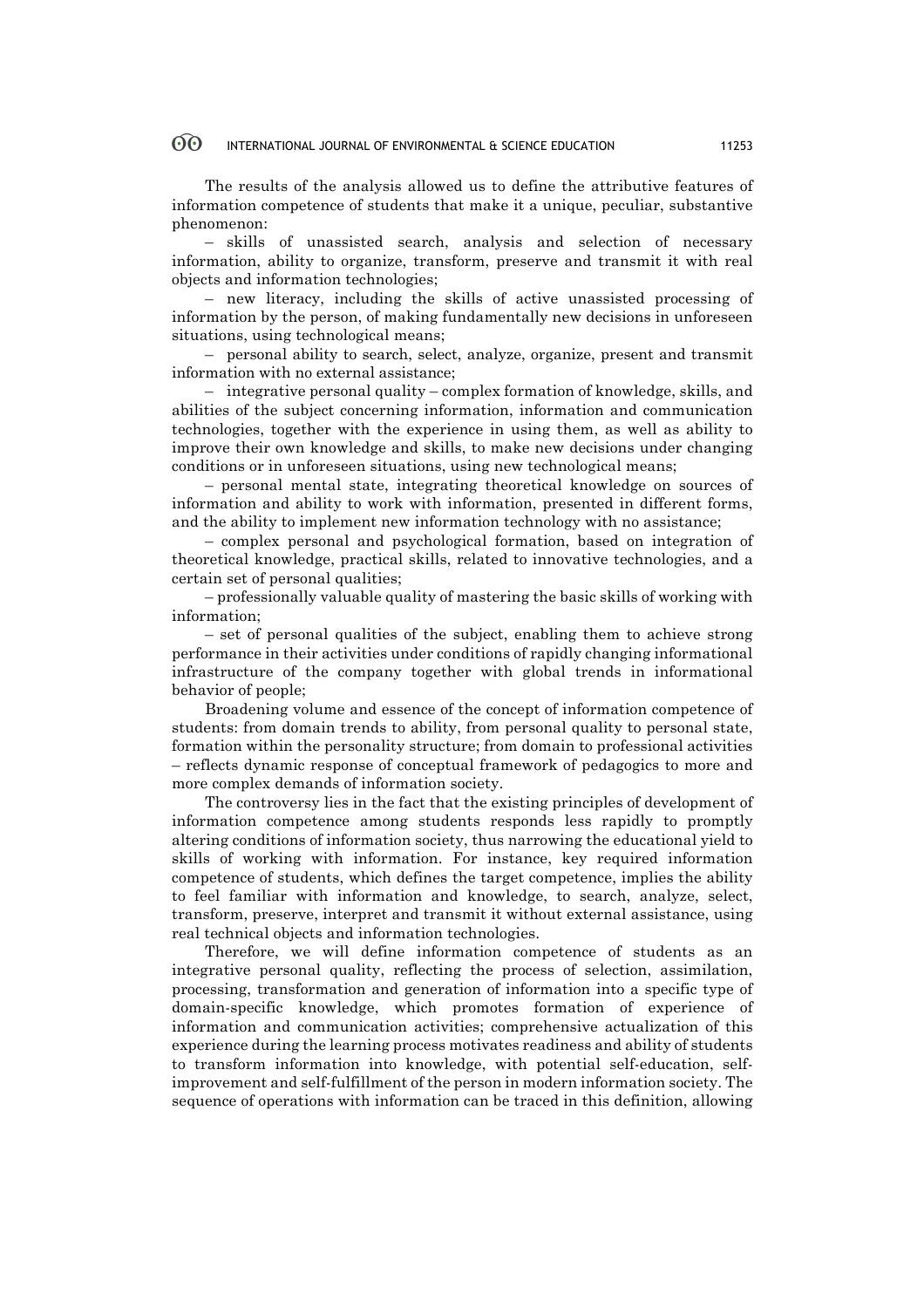

us to structure the process of development of the examined competence of students in the course of modelling. Such understanding of information competence of students provides scientific basis for development of programs of elective courses. The main component of development of content of elective courses as a tool of formation of information competence among students is providing experience of informational activity among undergraduate students.

### **3.1. Originality results.**

Our study includes theoretical substantiation, design and presentation of the Theoretical model of development of information competence among students enrolled in elective courses. Any pedagogical process should be based on comprehensive approach, reproducibility and efficiency of which completely depend on consistency and quality of organization of this process. Due to these considerations, we used comprehensive approach as a foundation for the Theoretical model of development of information competence among students enrolled in elective courses (see Figure 1).

# AL.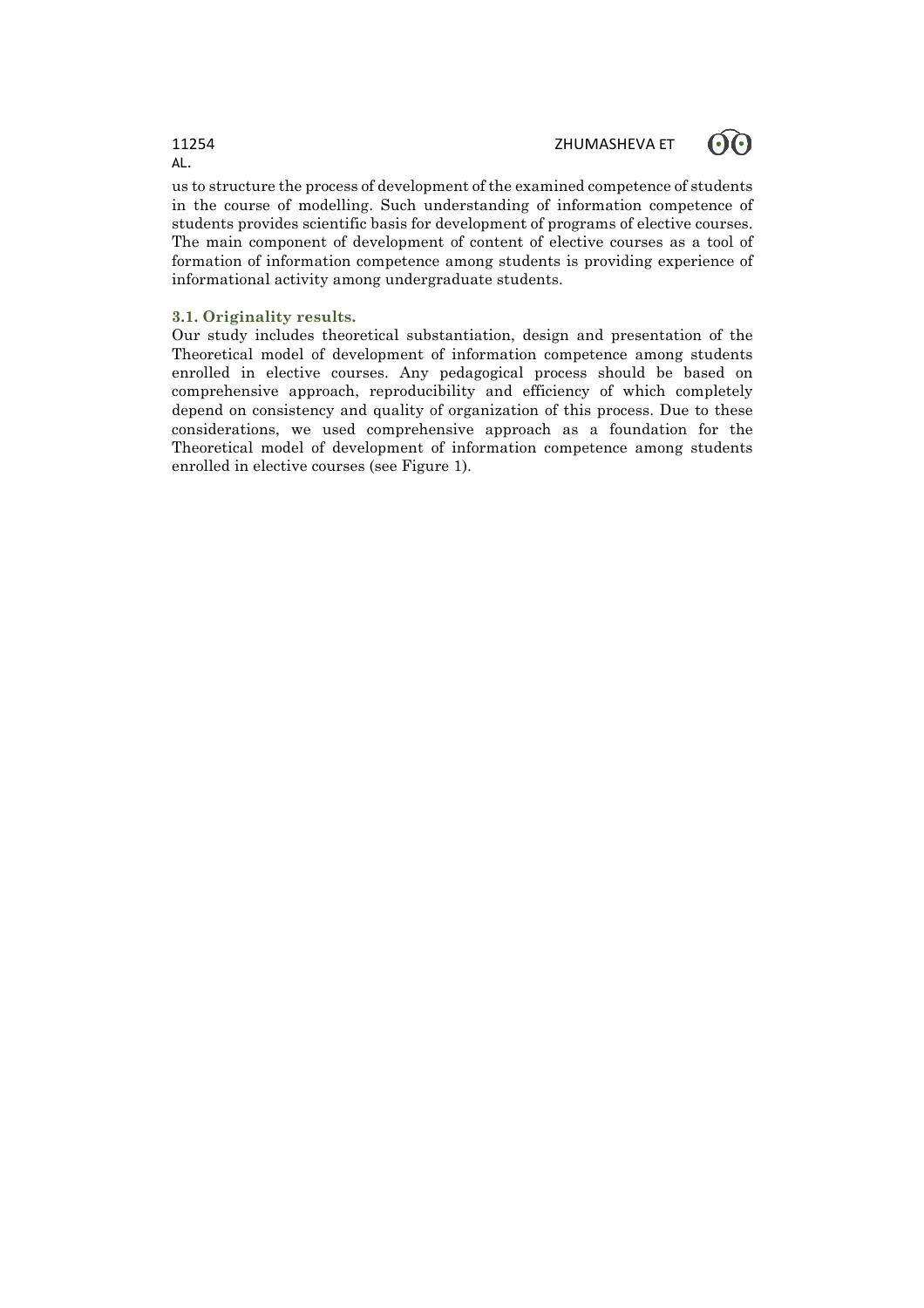$\odot$ 



**Figure 1**. Theoretical model of development of information competence among students enrolled in elective courses

Comment on Figure 1. Theoretical model of development of information competence among students enrolled in elective courses. Current Theoretical model of development of information competence among students enrolled in elective courses represents interaction between major elements of the process of development of information competence among students enrolled in elective courses:

I– process of development of information competence among students enrolled in elective courses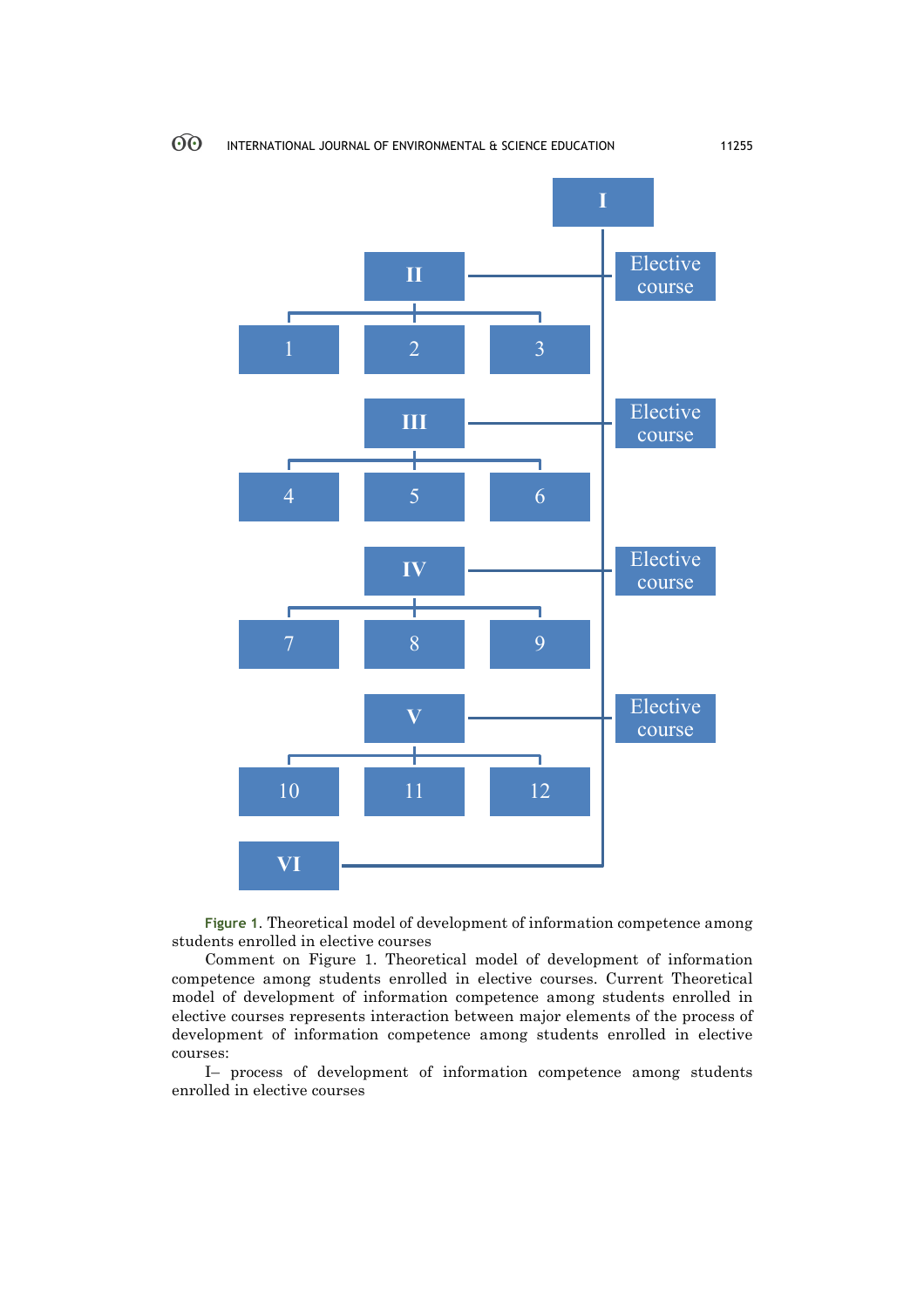രെ



II–Destination block of development of information competence among students enrolled in elective courses:

1. Social mandate of the society and employers – a specialist with high level of information competence.

2. Goal – development of information competence among undergraduate students.

3. Tasks:

- to provide pedagogical conditions for obtaining information competence;

- to determine the set of methods, means and forms of education, promoting development of information competence among students.

III – Functional block of development of information competence among students enrolled in elective courses:

4. Functions:

- development;

- organization;

- motivation;

- management.

5. Approach to the organization of the model:

- systemic.

6. Principles:

- consistency.

IV – Evaluation block of development of information competence among students enrolled in elective courses:

7. Criteria: knowledge, proficiency, skills, self-rating, self-control.

8. Levels: high, average, low.

9. Conditions: organization of informational learning activity of students within the higher educational institution.

V – Organization block of development of information competence among students enrolled in elective courses:

10. Forms of teaching: frontal, group, individual.

11. Teaching methods: lectures with implementation of information technologies, brainstorming, roundtable discussion, work with digital textbooks, case analysis, trainings, game-based project development.

12. Training resources: personal computer, digital textbooks, information resources on the Internet.

VI – Result of development of information competence of students enrolled in elective courses: built-up information competence of students.

Elective courses (Informatics, Information Technologies, Methodology of Informatization of Educational Process, Information Systems) – optional disciplines with the program allowing to satisfy informational needs according with the subject of the discipline and personal professional demands of the students.

## **4. Discussion**

Information competence of students is an integrative personal quality, reflecting the process of selection, assimilation, processing, transformation and generation of information in the course of studying elective disciplines into a specific type of domain-specific knowledge, which promotes formation of experience of information and communication activities. Information competence of students is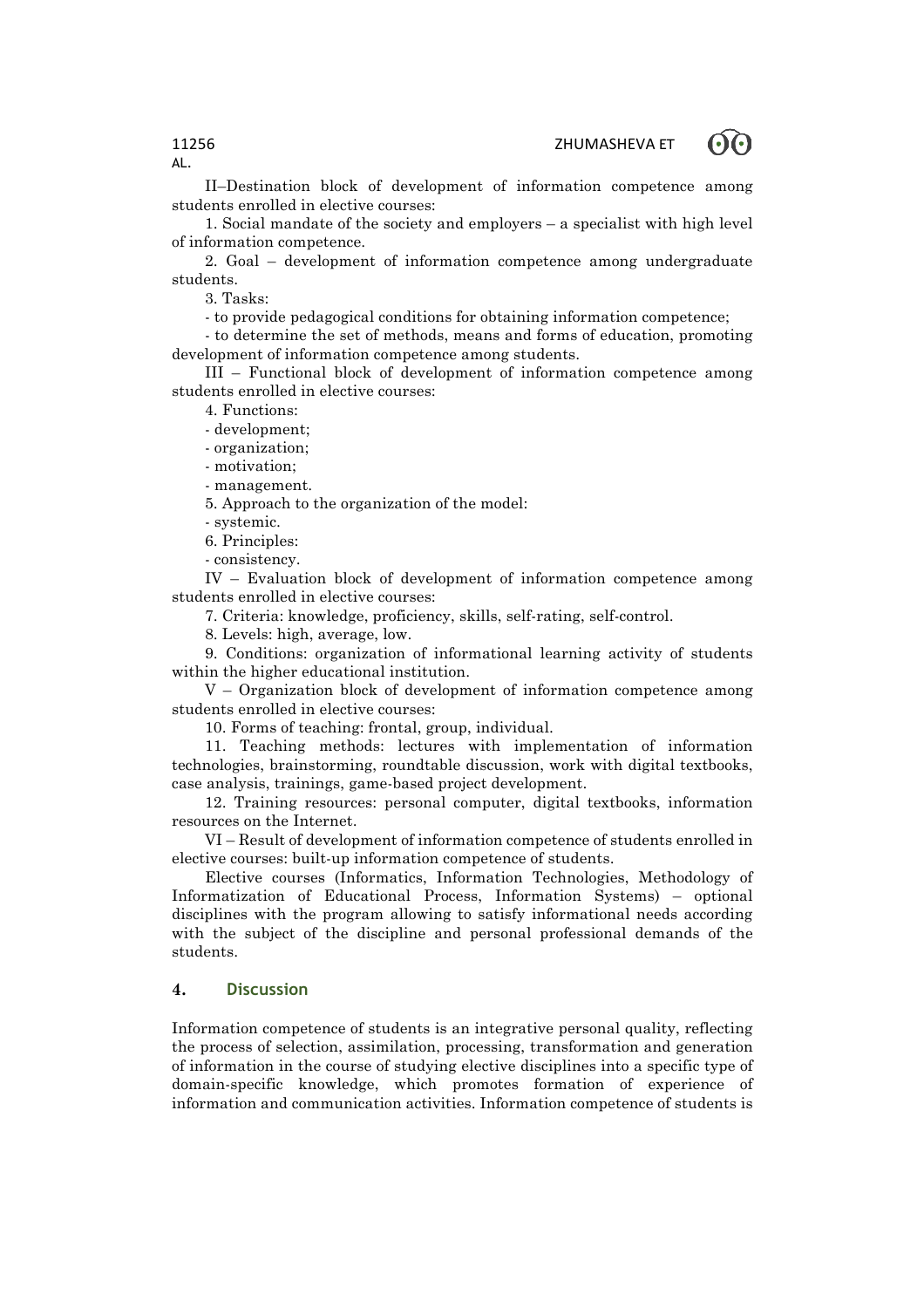### 60 INTERNATIONAL JOURNAL OF ENVIRONMENTAL & SCIENCE EDUCATION 11257

comprehensive actualization of information experience during the learning process, motivating readiness and ability of students to transform information into knowledge, with potential self-education, self-improvement and selffulfillment of the person in modern information society. The sequence of operations with information can be traced in this direction, allowing us to structure the process of development of the examined competence of students in the course of modelling. Such understanding of information competence of students provides scientific basis for development of programs of elective courses. The main component of development of content of elective courses as a tool of formation of information competence among students is providing experience of informational activity among undergraduate students. We use this approach as a foundation for the structure of the Theoretical model of development of information competence among students enrolled in elective courses. Theoretical model of development of information competence among students enrolled in elective courses includes the following blocks: destination, conceptual, functional, evaluation, and organizational blocks. The Theoretical model of development of information competence among students enrolled in elective courses allows extensive implementation of level-based approach to mastering the system of information competence in the course of studying elective disciplines; promotes organization of information activities in the course of studying elective disciplines; provides organization of information learning activities in the course of studying elective disciplines through realization of self-control.

## **5. Conclusion**

Distinction and scientific novelty of our study lies in determination and specification of comprehensive approach to the process of development of information competence among students enrolled in elective courses. Systemic approach allowed us to develop and validate the structure, blocks and essence of the Theoretical model of development of information competence among students enrolled in elective courses. We methodologically defined and theoretically substantiated the conditions of organization of information learning activities of students in higher educational institutions that will promote effective implementation of the Theoretical model of development of information competence among students enrolled in elective courses. In the course of research, we elaborated the concept of "information competence", defining it as an integrative personal quality, reflecting the process of selection, assimilation, processing, transformation and generation of information in the course of studying elective disciplines into a specific type of domain-specific knowledge, which promotes formation of experience of information and communication activities. The established Theoretical model of development of information competence among students enrolled in elective courses contributes to further evolution of theoretical pedagogics in the system of higher education and methodology of professional training of undergraduate students, provides basis for prospective studies on the research topic of development of information competence of undergraduate students. In contrast with the studies by Dobrova (2009), Zhaparova *et al.* (2013), Kul'kov (2013), Gifford (1994), Berkimbaev *et al.* (2013), Rakhimbekova *et al.* (2015), Murzalinova, & Koleva, (2012), Kerimbaeva, (2012), Kramsch (2006), Henner (2004), our research provides an established Theoretical model of development of information competence among students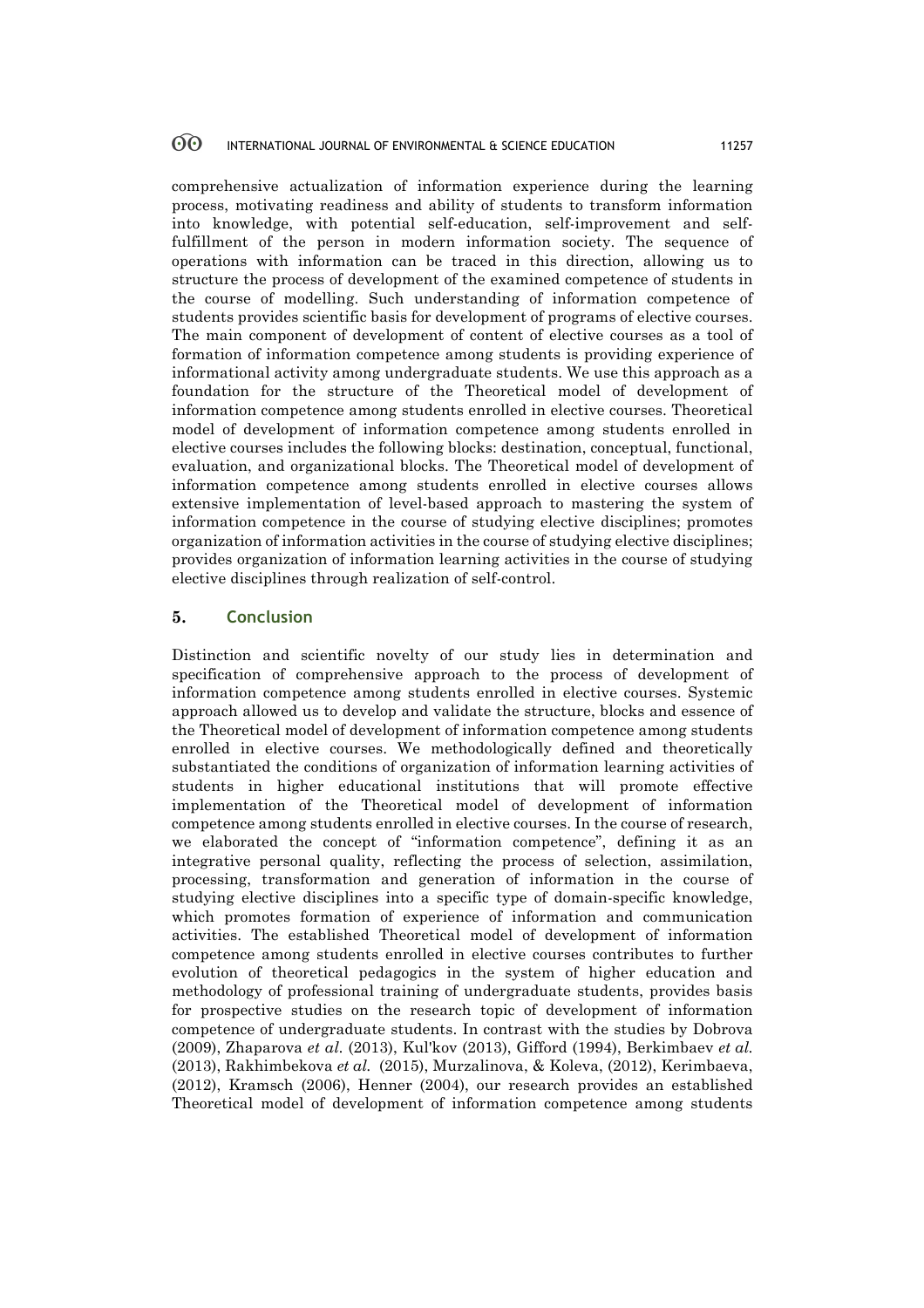

enrolled in elective courses, the structure of which implies proper conditions for renovation of methodological materials and guidelines, educational programs, courses of lectures, practical classes, laboratory courses, ensuring effective process of development of information competence among students enrolled in elective courses. We recommend to implement the established Theoretical model of development of information competence among students enrolled in elective courses for practical use in higher educational institutions.

### **References**

- Albekova, A.S., Rezuanova, G.K., Muratbekova, A.M., & Kukenova G.A. (2014). Elective Disciplines as Means of Formation of Professional Competence of Future Teachers. Life Sci J, 11(8s), 53- 56.
- Asenova, N.S., Zhumabaeva, Z.E., Kenenbaeva, M.A., Sakenov, D.Zh., & Toktarbaev D.G. (2013). About Preparation of Students of Higher Education Institution for Professional Activity in the Course of Studying of Elective Disciplines. Life Sci J, 10(10s), 96-100.
- Berkimbaev, K.M., Niyazova, G.Z., Kerimbaeva, B.T., Berdi, D.K., & Ernazarova, D.Z. (2013). The Formation of Information Competence of Future Specialists as a Factor of Improvement of Quality of Preparation. Life Sci J, 10(9s), 198-202.
- Berkimbaev, K.M., Nyshanova, S.T., Kerimbaeva, B.T., & Meyrbekova, G.P. (2012). The Formation of Professional Competencies of Future Specialists. New Educational Review, 30, 271-281.
- Chown, A. (1994). Beyond Competence? British Journal of In-Service Education, 20(2), 161-180.
- Kramsch, C. (2006). From Communicative Competence to Symbolic Competence. The Modern Language Journal, 90(2), 249-252.
- Day, Ch. (1994). Personal Development Planning: A Different Kind of Competency. British Journal of In-Service Education, 20(3), 287-302.
- Dobrova, L.V. (2009). Formirovanie informatsionnoy kompetentnosti studentov v protsesse aktivnogo obucheniya v tekhnicheskom universitete [Formation of Information Competence of Students in the Process of Active Learning at the Technical University]. Gumanizatsiya obrazovaniya, 2, 58-64.
- Johnson, M., Cowin, L.S., Wilson, I., & Young, H. (2012). Professional Identity and Nursing: Contemporary Theoretical Developments and Future Research Challenges. International Nursing Review, 59(4), 562-569.
- Gifford, S. (1994). Evaluating the Surrey New Teacher Competency Profile. British Journal of In-Service Education, 20(3), 313-326.
- Henner, E.K. (2004). Information and Communication Competence of the Teacher: The Structure, Requirements and Measurement System. Computer Science and Education, 12, 5-9.
- Hutchinson, D. (1994). Competence-Based Profiles for ITT and Induction: The Place of Reflection. British Journal of In-Service Education, 20(3): 303 -312.
- Brown-Rice, K.A., & Furr, S. (2013). Preservice Counselors' Knowledge of Classmates' Problems of Professional Competency. Journal of Counseling & Development, 91(2), 224-233.
- Kerimbaeva, B.T. (2012). K voprosu formirovanii informatsionno–kommunikativnoy kompetentsii budushchikh spetsialistov elektroenergetiki [To the Question of Forming of Informational-Communicative Competence of Future Specialists of Electroenergetics]. Bulletin of Russian Peoples Friendship University. Series: Informatization of Education, 4, 81-88.
- Kul'kov, S.A. (2013). Gotovnost' k vyboru variativnykh distsiplin studentami vuza: analiz problemy i puti resheniya pri organizatsii uchebno-vospitatel'nogo protsessa [Readiness to Choice of Variant Disciplines of the University Students: Analysis of Problems and Solutions in the Organization of Teaching and Educational Process]. Modern problems of science and education, 2, 280.
- Murzalinova, A.Z., & Koleva, N.S. (2012). Formirovanie informatsionnoy kompetentnosti shkol'nika kak kharakteristiki konkurentosposobnosti lichnosti [Formation of Information Competence of a Pupil as a Competitive Personality Characteristic]. Modern problems of science and education, 3. Retrieved October 10, 2016, from http://www.science-education.ru/103-6270.
- Fernandez, N., Dory, V., SteMarie, L.G., Chaput, M., Charlin, B., & Boucher, A. (2012).Varying Conceptions of Competence: An Analysis Of How Health Sciences Educators Define Competence. Medical Education, 46(4), 357-365.

AL.